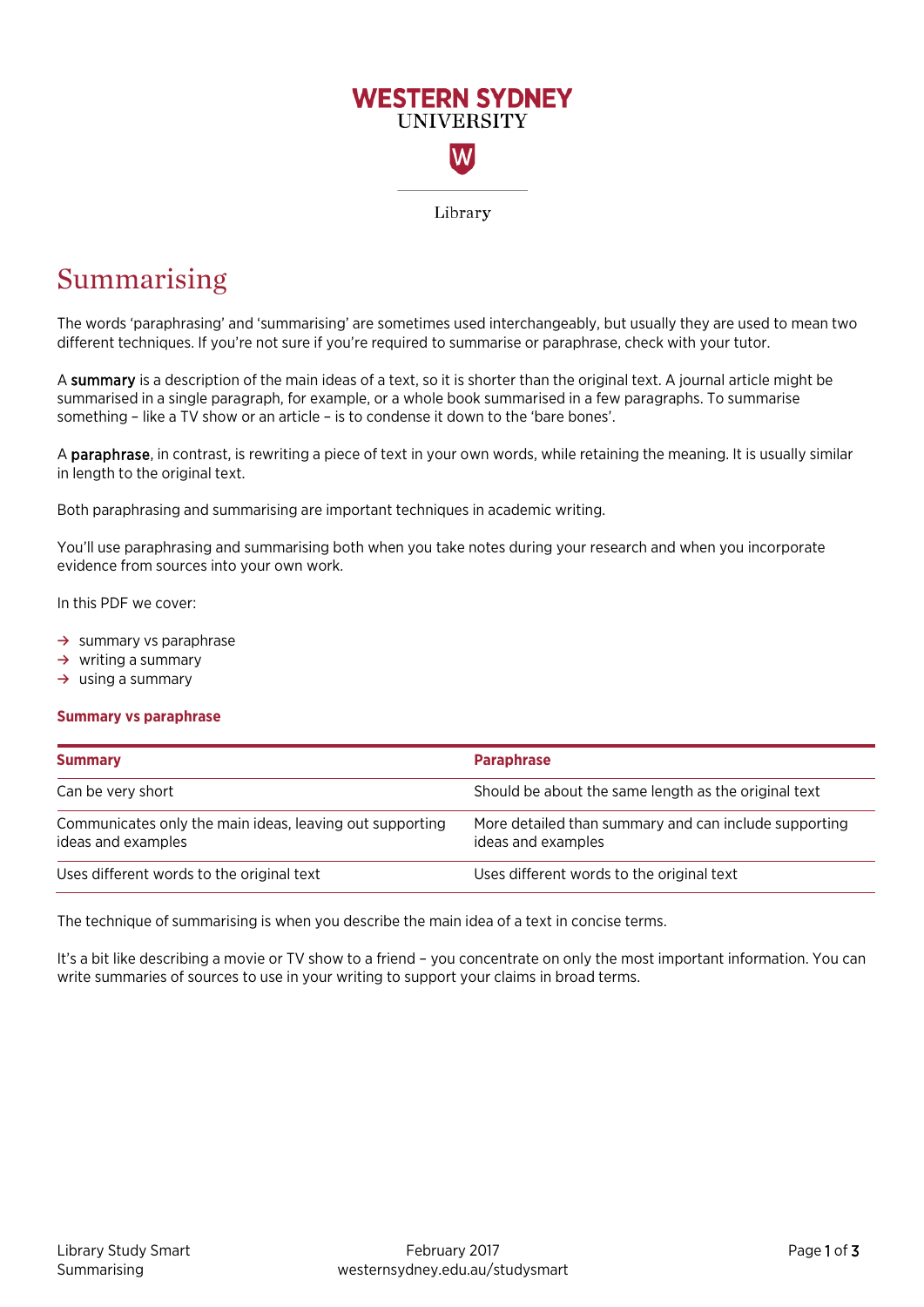# **Writing a summary**

Sample text from source:

*The challenge for you as a student nurse is to move beyond mastering the skills of data collection to develop your confidence in analysing and interpreting findings, identifying and clustering abnormal data and determining nursing priorities. Although beginning nurses lack the depth of knowledge and expertise that experienced nurses have, they can still learn to improve their clinical judgement skills. Etheridge (2007) found that new nurse graduates learned to "think like a nurse" and develop confidence in making clinical judgements through multiple clinical experiences with a wide variety of patients, support from educators and experienced nurses, and sharing experiences with their peers. Making the most of clinical placements by seeking opportunities to develop these skills is essential in the transition from student nurse to beginning practitioner.*

From Lewis and Foley (2014, p. 61).

How would you summarise this paragraph? Start with what's the main idea or message, or ask yourself, what is the writer trying to do? Is the writer describing something, explaining a process, or a persuading someone?

#### Some examples:

*Lewis and Foley (2014) explain the importance of clinical placement in the development of clinical judgement skills.*

#### OR

*Student nurses face many challenges, especially when it comes to making clinical judgements, but they can overcome these with appropriate support (Lewis & Foley, 2014).*

# OR

*New nurses often have difficulty making clinical judgements, but they can improve their skills in this area through experience and support, particularly during clinical placement (Lewis & Foley, 2014).*

OR

…. Fill in your own

# **Using a summary**

Imagine that you're writing an essay. The topic is:

*'Describe some of the challenges faced by student nurses, and ways that these challenges can be overcome.'* 

You have decided to discuss the essay topic in two parts: clinical challenges and personal challenges.

Here are some examples of integrating a summary of Lewis and Foley (2014) into a paragraph on clinical challenges.

*Student nurses face multiple challenges in the clinical environment. One of these is difficulty making clinical judgements, but with appropriate support students nurses can overcome this obstacle (Lewis & Foley, 2014, p. 61)*.

OR

*Student nurses face multiple challenges in the clinical environment. According to Lewis and Foley (2014, p. 61), one of these is difficulty making clinical judgements, but with appropriate support students nurses can overcome this obstacle.*